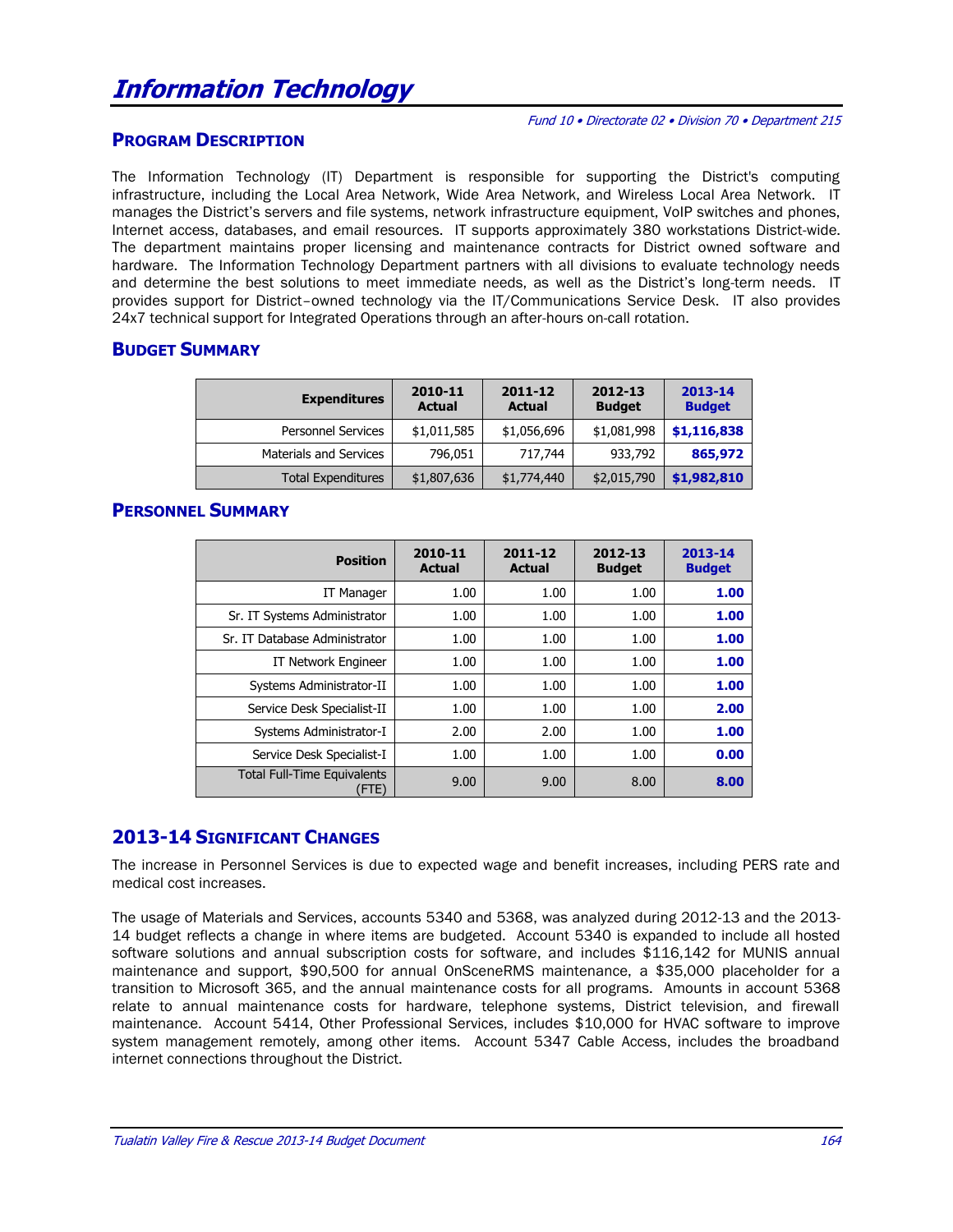## **STATUS OF 2012-13 SERVICE MEASURES**

 Provide technical support for and maintain the network infrastructure and maintenance needs of the District. Ensure the security of the network is consistent with internal and BUG policies.

| Goal(s)/Call(s) for Action:<br>Service Type(s): | $VI/3$ ; $VII/A$<br>Mandatory                                                                                                                                                                                                                                                                                                                                                                                                                                                                                                  |
|-------------------------------------------------|--------------------------------------------------------------------------------------------------------------------------------------------------------------------------------------------------------------------------------------------------------------------------------------------------------------------------------------------------------------------------------------------------------------------------------------------------------------------------------------------------------------------------------|
| Measured By:                                    | MUNIS work orders are monitored to ensure issues are dealt with in a<br>timely fashion. Actively participate in the BUG/BOT meetings, and<br>maintain a representative in the BUG technical group.                                                                                                                                                                                                                                                                                                                             |
| <b>Status or Outcome:</b>                       | All of the major benchmarks for this Service Measure have been met.<br>The goals established for network and systems uptime have been<br>exceeded. The MUNIS work order module is currently being used as a<br>unified service request solution for all of Logistics. The IT department<br>has continued an active engagement with the Broadband Users Group<br>(BUG), including negotiating a new fee structure and returning to a<br>shared internet plan at the end of the current Integra contract in the fall<br>of 2013. |

 Participate as an active partner in project management, planning, and implementation to support Districtwide business technology solutions.

| Goal(s)/Call(s) for Action:<br>Service Type(s):<br>Measured By: | $VI/5$ ; $VII/A$<br>Management<br>Open lines of communication are experienced from inception to<br>completion, resulting in a smooth and successful conclusion of the<br>project.                                                                                                                                                                                                                                                                                                          |
|-----------------------------------------------------------------|--------------------------------------------------------------------------------------------------------------------------------------------------------------------------------------------------------------------------------------------------------------------------------------------------------------------------------------------------------------------------------------------------------------------------------------------------------------------------------------------|
| <b>Status or Outcome:</b>                                       | Information Technology continues to work actively with other<br>departments to plan, evaluate, and implement various technologies.<br>This fiscal year has included a number of significant projects that serve<br>as strong examples of this partnership, including a thorough evaluation<br>of next generation heart monitors, as well as working with EMS to test<br>the new PulsePoint smart phone app. IT will actively participate in the E-<br>GIS project over the next two years. |

Forecast IT expenditures and meet budgetary expectations.

| Goal(s)/Call(s) for Action: | VIII/5                                                                |
|-----------------------------|-----------------------------------------------------------------------|
| Service Type(s):            | Essential                                                             |
| Measured By:                | Provide Finance with a 15-year capital spending plan to meet District |
|                             | technology requests.                                                  |
| <b>Status or Outcome:</b>   | Completed and posted to the SharePoint budget site.                   |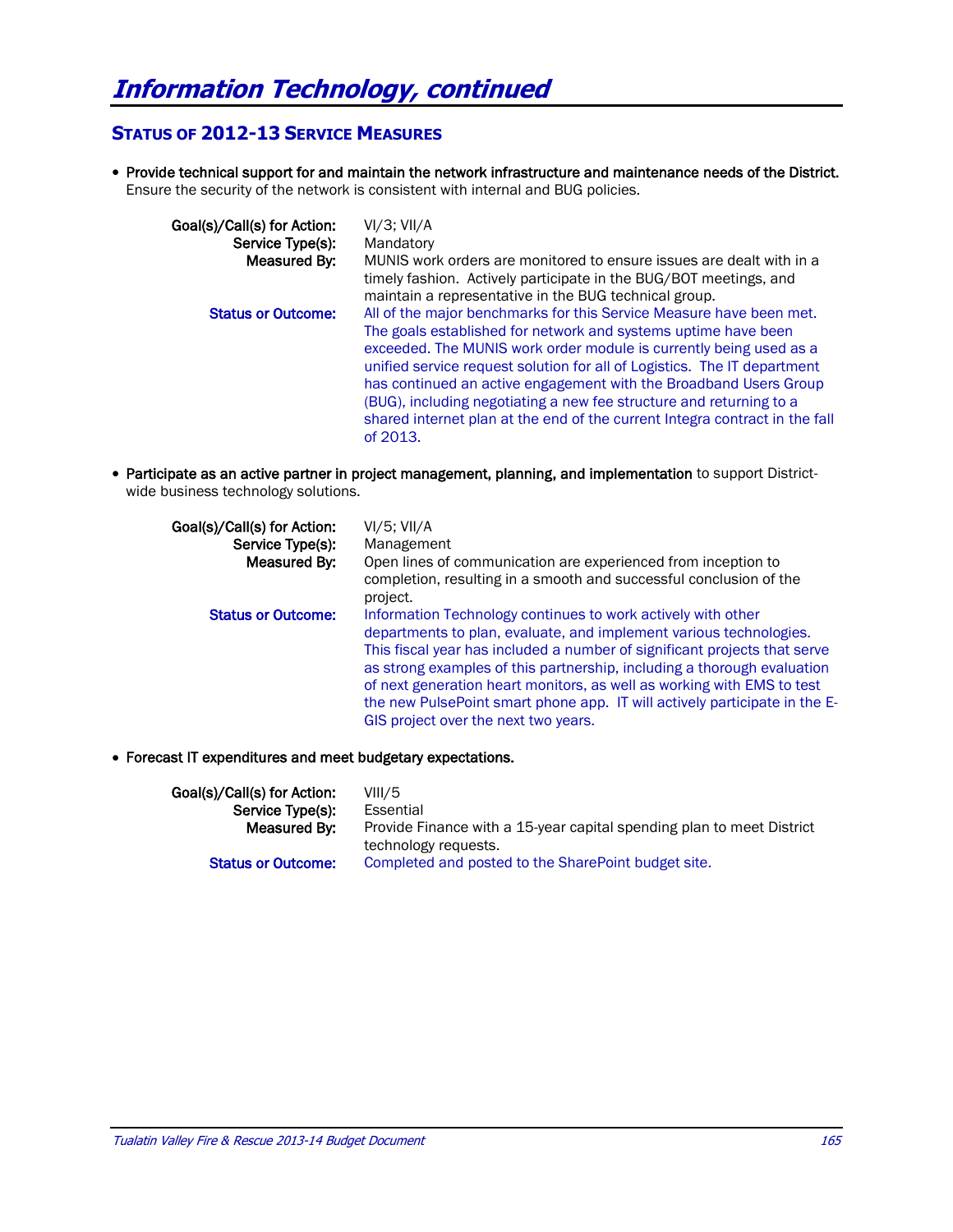## **STATUS OF 2012-13 SERVICE MEASURES, CONTINUED**

 Monitor opportunities and proactively engage with partner agencies to support and encourage efforts in the area of electronic information system integration.

| Goal(s)/Call(s) for Action:<br>Service Type(s): | VII/3<br>Essential                                                                                                                                                                                                                                                                            |
|-------------------------------------------------|-----------------------------------------------------------------------------------------------------------------------------------------------------------------------------------------------------------------------------------------------------------------------------------------------|
| Measured By:                                    | Prior to implementing new technology for large-scale projects as<br>modeled by the MDC replacement project, engage with partner agencies                                                                                                                                                      |
|                                                 | as part of the learning and research phase. Entertain alternative<br>purchasing options to ensure the best opportunities are realized.                                                                                                                                                        |
| <b>Status or Outcome:</b>                       | The IT Department continues to keep an open line of communication<br>with partner agencies both in and out of the fire service. The objective is<br>to identify the areas of technology overlap, with the intention of<br>understanding who can offer experience, advice, or referral for any |
|                                                 | technology use now or are likely use in the future.                                                                                                                                                                                                                                           |

## **STATUS OF 2012-13 CHANGE STRATEGIES**

• Increase protection and provide redundancy of physical critical servers and file systems - Participate in the design of the Station 56/South Operating Center (SOC) remodel to incorporate a communications room to support a secondary Fire Operations Center (FOC). Relocate the District's disaster recovery systems from the North Operating Center (NOC) to the SOC.

| Goal(s)/Call(s) for Action:<br><b>Budget Impact:</b><br>Duration:<br><b>Budget Description:</b><br>Partner(s):<br><b>Status or Outcome:</b> | III/3<br>Increase required<br>Year 3 of 3<br>Physical move of disaster recovery systems<br>Not applicable<br>IT has been closely involved in the design and planning stages of<br>building construction for the South Operating Center (SOC). Upon the<br>completion and move-in at SOC, the current disaster recovery site will be          |
|---------------------------------------------------------------------------------------------------------------------------------------------|----------------------------------------------------------------------------------------------------------------------------------------------------------------------------------------------------------------------------------------------------------------------------------------------------------------------------------------------|
|                                                                                                                                             | relocated to that facility. The current location at NOC is serving all the<br>District disaster recovery needs regarding physical site redundancy and<br>business continuity. The relocation to SOC will complete the disaster<br>recovery project plan to host those services at the backup FOC and in a<br>seismically resilient facility. |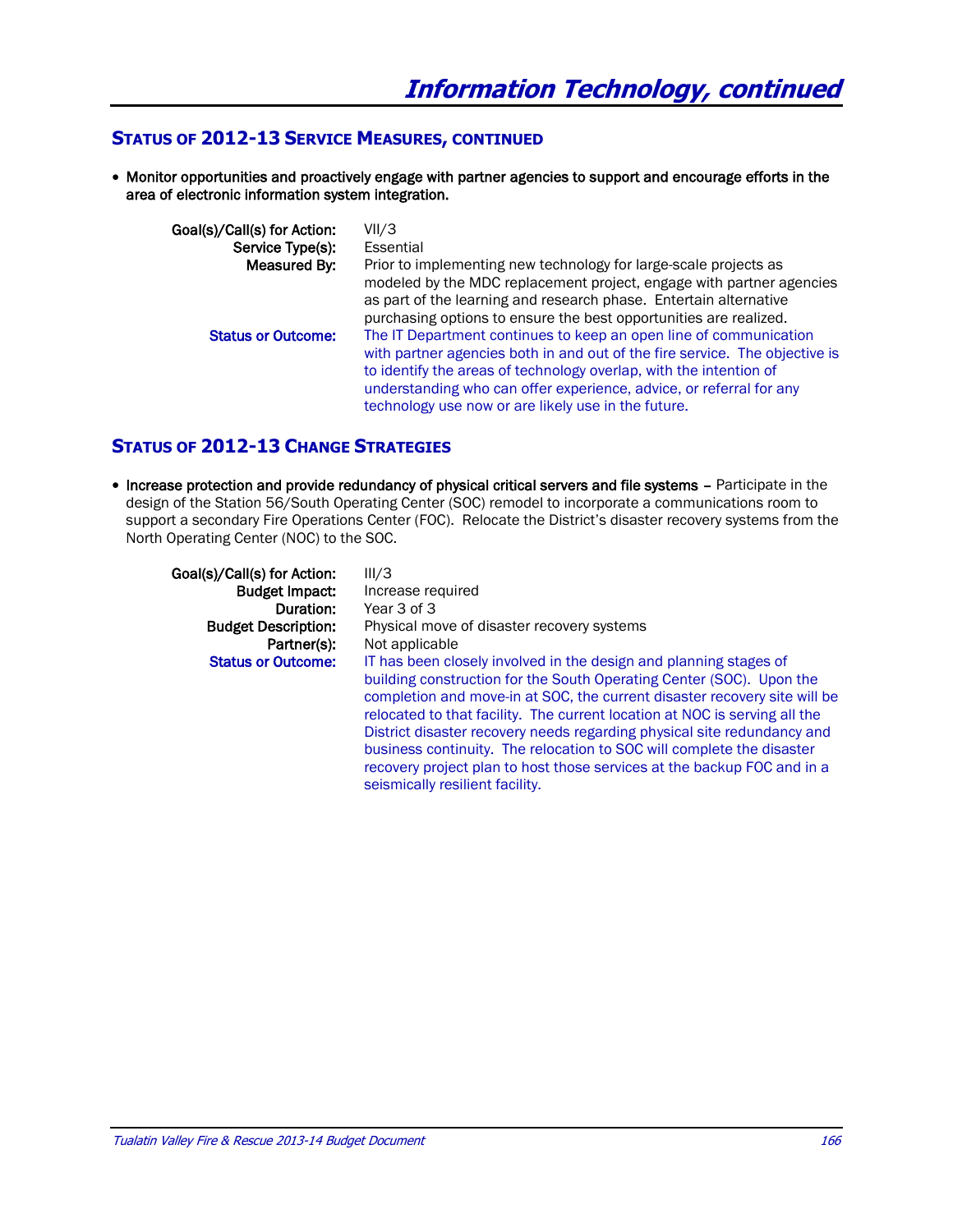## **STATUS OF 2012-13 CHANGE STRATEGIES, CONTINUED**

• Reduce the potential bottleneck of data throughput – Provides improved performance in overall access to the District's critical systems. This is a multiple year Change Strategy in order to adapt as technology changes and capacity needs expanded, e.g., IGA to provide hosted services to partner agencies. In addition, this allows Information Technology to prepare and plan for an innovative and cost-effective approach to replace physical workstations for the next hardware upgrade cycle. Particularly ideal for the fire stations, the move from traditional computer hardware to a virtualized solution is anticipated. In fiscal year 2012, a proof of concept project is underway with the Fire Chief's Office to reduce the number of pieces of hardware necessary to access secure enterprise network resources. Overall, a significant decrease in hardware costs, as well as administrative overhead to support the environment, are the expected measurable outcomes. This initiative is also likely to result in a reduction in overall energy costs throughout the District.

Goal(s)/Call(s) for Action: VI/5

Budget Impact: Increase required Duration: Year 2 of 3 Budget Description: Modules to upgrade data links to data storage network Partner(s): Not applicable Status or Outcome: IT has continued down the path of a high rate of server virtualization, centralized storage, and unified security solutions. In the last two fiscal years, the number of production servers has been cut in half, the speed and size of storage has doubled, and three disparate security devices have been replaced with a single, highly redundant solution.

 Introduce redundancy to the wireless LAN to support an increased demand for the use of mobile devices and the re-activation of the apparatus Wi-Fi MDC updates - The purchase leverages the existing wireless controller solution, while providing redundancy where fault tolerance does not exist today.

| Goal(s)/Call(s) for Action: | VII/1                                                                                                                               |
|-----------------------------|-------------------------------------------------------------------------------------------------------------------------------------|
| <b>Budget Impact:</b>       | Increase required                                                                                                                   |
| Duration:                   | Year 1 of 1                                                                                                                         |
| <b>Budget Description:</b>  | Additional Aruba Wireless Controller                                                                                                |
| Partner(s):                 | Not applicable                                                                                                                      |
| <b>Status or Outcome:</b>   | The Aruba wireless controller has been implemented and now provides<br>protection from a single-point of failure on the controller. |

## **ADDITIONAL 2012-13 ACCOMPLISHMENTS**

- In the second half of 2012, the entire District was upgraded from Vista to Windows 7. There were some particular challenges to slowly upgrading the station desktops due to issues with floating work assignments. To prevent disruption on that front, all station PCs were upgraded to Windows 7 in one evening. The effort was successful and over 75 computers were upgraded at 20 remote sites within the span of a few hours.
- Also in the second half of 2012, the vast majority of District data was migrated to a new storage solution without noticeable disruption. This includes all server data, all user shares, data backup targets, and user profile locations. Data replication to the disaster recovery site was also migrated to a new platform over this time. With this change, the amount of data that is being replicated to the redundant site grew and the frequency of replication was increased.
- Received a \$25,500 MACC grant for the network connection to the new station 65 location.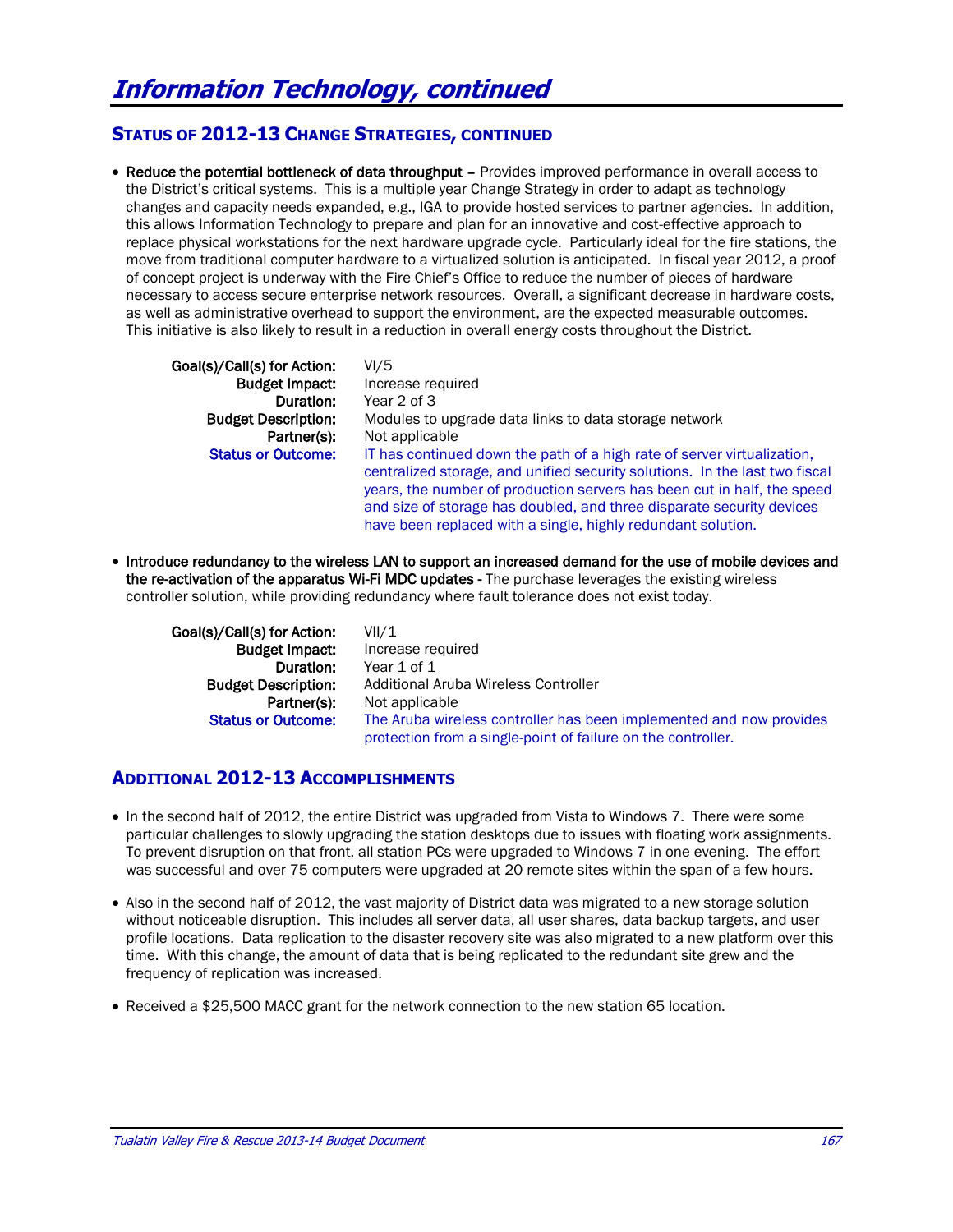# **2013-14 SERVICE MEASURES**

| <b>Service Measure</b>             | 2009-10<br><b>Actual</b> | 2010-11<br><b>Actual</b> | 2011-12<br><b>Actual</b> | 2012-13<br><b>Estimated</b> | 2013-14<br><b>Projected</b> |
|------------------------------------|--------------------------|--------------------------|--------------------------|-----------------------------|-----------------------------|
| Service Desk work orders           | 3,217                    | 2,582                    | 1,310                    | 986                         | 850                         |
| <b>Business hours</b>              | 3,217                    | 2,489                    | 1,219                    | 884                         | 760                         |
| Non-business hours                 | ÷,                       | 93                       | 91                       | 102                         | 90                          |
| After-hours emergency alerts       | $\overline{a}$           | $\overline{\phantom{a}}$ | $\overline{\phantom{a}}$ | 110                         | 75                          |
| Systems uptime target 1            | 99.94%                   | 99.95%                   | 99.95%                   | 99.98%                      | 99.99%                      |
| Network services                   | $\overline{\phantom{a}}$ | $\overline{\phantom{a}}$ | $\overline{\phantom{a}}$ | 99.99%                      | 99.99%                      |
| File and logon services            | $\overline{\phantom{a}}$ | $\overline{\phantom{a}}$ | $\overline{\phantom{a}}$ | 99.99%                      | 99.99%                      |
| Critical applications <sup>2</sup> | $\overline{a}$           | $\overline{a}$           | $\overline{a}$           | 99.98%                      | 99.99%                      |
| Technology Inventory (total)       | $\overline{a}$           | $\blacksquare$           | $\blacksquare$           | 595                         | 565                         |
| Desktops in service                | $\blacksquare$           | $\overline{\phantom{a}}$ | $\blacksquare$           | 207                         | 220                         |
| Laptops in service                 | $\overline{a}$           | $\overline{\phantom{a}}$ | $\blacksquare$           | 76                          | 60                          |
| Tablets in service                 | 0                        | $\mathbf 0$              | 15                       | 15                          | 15                          |
| iPads in service                   | 0                        | $\mathbf 0$              | 10                       | 18                          | 30                          |
| Virtual desktops in service        | $\overline{a}$           | 5                        | 14                       | 70                          | 120                         |
| Servers in production              | $\blacksquare$           | $\blacksquare$           | 65                       | 55                          | 50                          |
| Network switches                   | 72                       | 72                       | 81                       | 81                          | 83                          |
| Printers in service                | $\blacksquare$           | $\blacksquare$           | $\mathbf{r}$             | 73                          | 70                          |
| Total shared data size (TB)        |                          |                          |                          | 18.85                       | 20.00                       |
| Offsite data protection (TB)       |                          |                          |                          | 14.50                       | 17.00                       |
| Total database size (TB)           | $\overline{a}$           | $\sim$                   |                          | 1.15                        | 1.50                        |

 $1$  Uptime target measures only unplanned outages for services

<sup>2</sup> Critical application for this measure are MUNIS, OnSceneRMS, TeleStaff, and SharePoint

 Provide technical support for and maintain the District's enterprise and mobile network infrastructure. Continually assess and plan for future needs, staying current with rapid advancements in technology. Ensure the security of the network is consistent with internal and BUG policies.

Goal(s)/Call(s) for Action: III; VI/4; VII/1 and 2 Service Type(s): Mandatory

Measured By: MUNIS work orders are monitored to ensure issues are dealt with in a timely fashion. Active participation in the BUG/BOT meetings and maintaining a representative in the BUG technical group.

 Participate as an active partner in project management, planning, and implementation to support Districtwide business technology solutions.

Service Type(s): Management

Goal(s)/Call(s) for Action: VI/4 and 5; VII/1 and 2 Measured By: Open lines of communication are experienced from inception to completion, resulting in a smooth and successful conclusion of the project.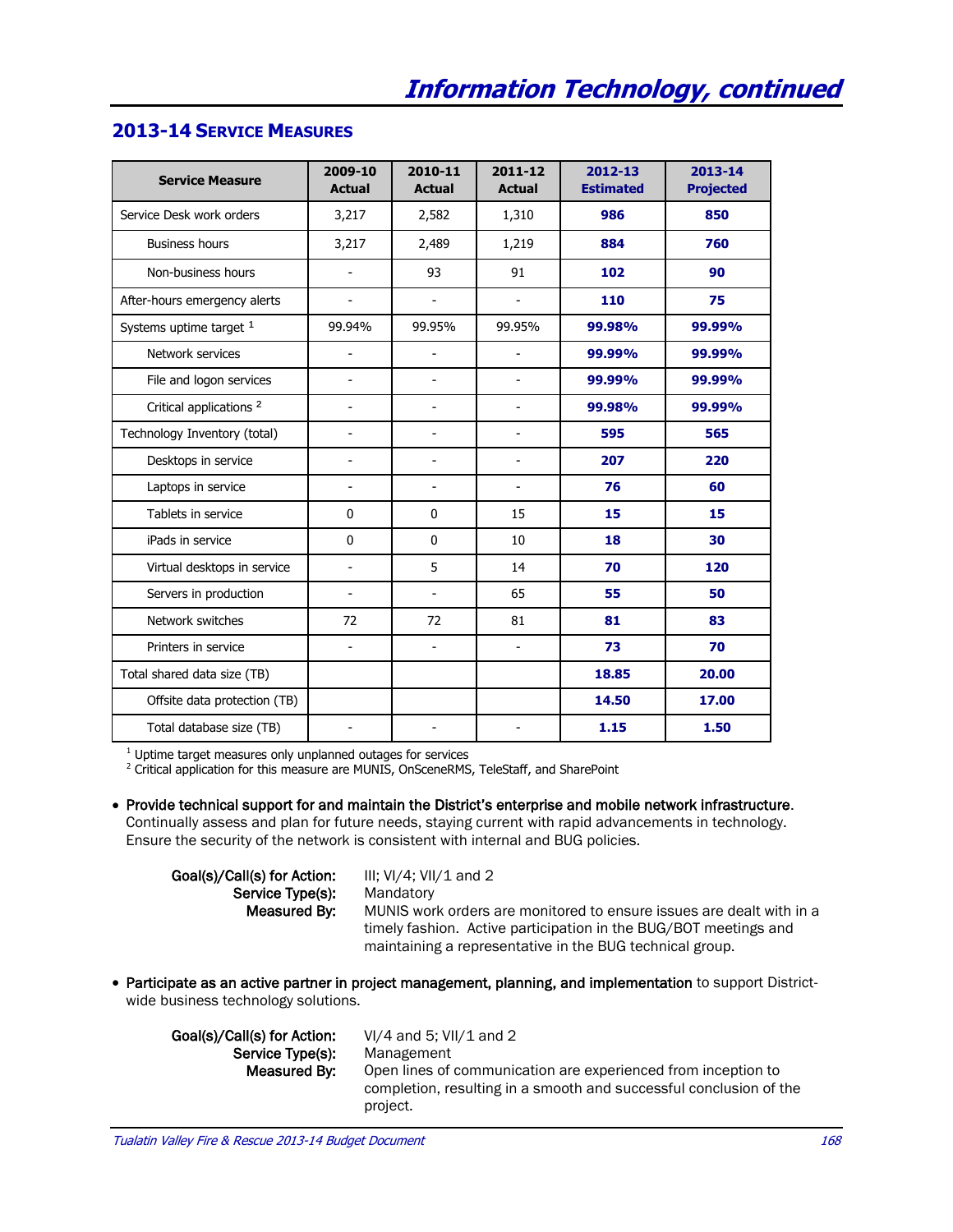## **2013-14 SERVICE MEASURES, CONTINUED**

Forecast IT expenditures and meet budgetary expectations.

Goal(s)/Call(s) for Action: VIII/5 Service Type(s): Essential

**Measured By:** Provide Finance with a 15-year capital spending plan to meet District technology requests.

• Monitor opportunities and proactively engage with partner agencies to support and encourage efforts in the area of electronic information system integration.

| Goal(s)/Calls for Action: | VII/1                                                                |
|---------------------------|----------------------------------------------------------------------|
| Service Type(s):          | Essential                                                            |
| Measured By:              | Prior to implementing new technology for large-scale projects as     |
|                           | modeled by the MDC replacement project, engage with partner agencies |
|                           | as part of the learning and research phase. Entertain alternative    |
|                           | purchasing options to ensure the best opportunities are realized.    |

## **2013-14 CHANGE STRATEGIES**

 Reduce the potential bottleneck of data throughput – Provides improved performance in overall access to the District's critical systems. This is a multiple year Change Strategy in order to adapt as technology changes and capacity needs expanded, e.g., IGA to provide hosted services to partner agencies. In addition, this allows Information Technology to prepare and plan for an innovative and cost-effective approach to replace physical workstations for the next hardware upgrade cycle. Particularly ideal for the fire stations, the move from traditional computer hardware to a virtualized solution is anticipated. In fiscal year 2012, a proof of concept project was begun with the Fire Chief's Office to reduce the number of pieces of hardware necessary to access secure enterprise network resources. Overall, a significant decrease in hardware costs, as well as administrative overhead to support the environment are the expected measurable outcomes. This initiative is also likely to result in a reduction in overall energy costs throughout the District.

| Goal(s)/Call(s) for Action: | $VI/4$ and 5; $VII/1$                              |
|-----------------------------|----------------------------------------------------|
| <b>Budget Impact:</b>       | Increase required                                  |
| Duration:                   | Year 2 of 3                                        |
| <b>Budget Description:</b>  | NetApp storage expansion and Juniper 10GB switches |
| Partner(s):                 | Not applicable                                     |

 Evaluate opportunities for IT to provide an external service delivery model to support regional agencies. Develop an enterprise service delivery model to accommodate technology needs over extended geographical locations.

| Goal(s)/Call(s) for Action: | VI/5: VII/1                                                       |
|-----------------------------|-------------------------------------------------------------------|
| <b>Budget Impact:</b>       | Resource neutral                                                  |
| Duration:                   | Year 1; no projected end date                                     |
| <b>Budget Description:</b>  | Placeholder to provide Canby Fire Information Technology services |
| Partner(s):                 | Communications, Fire Chief's Office                               |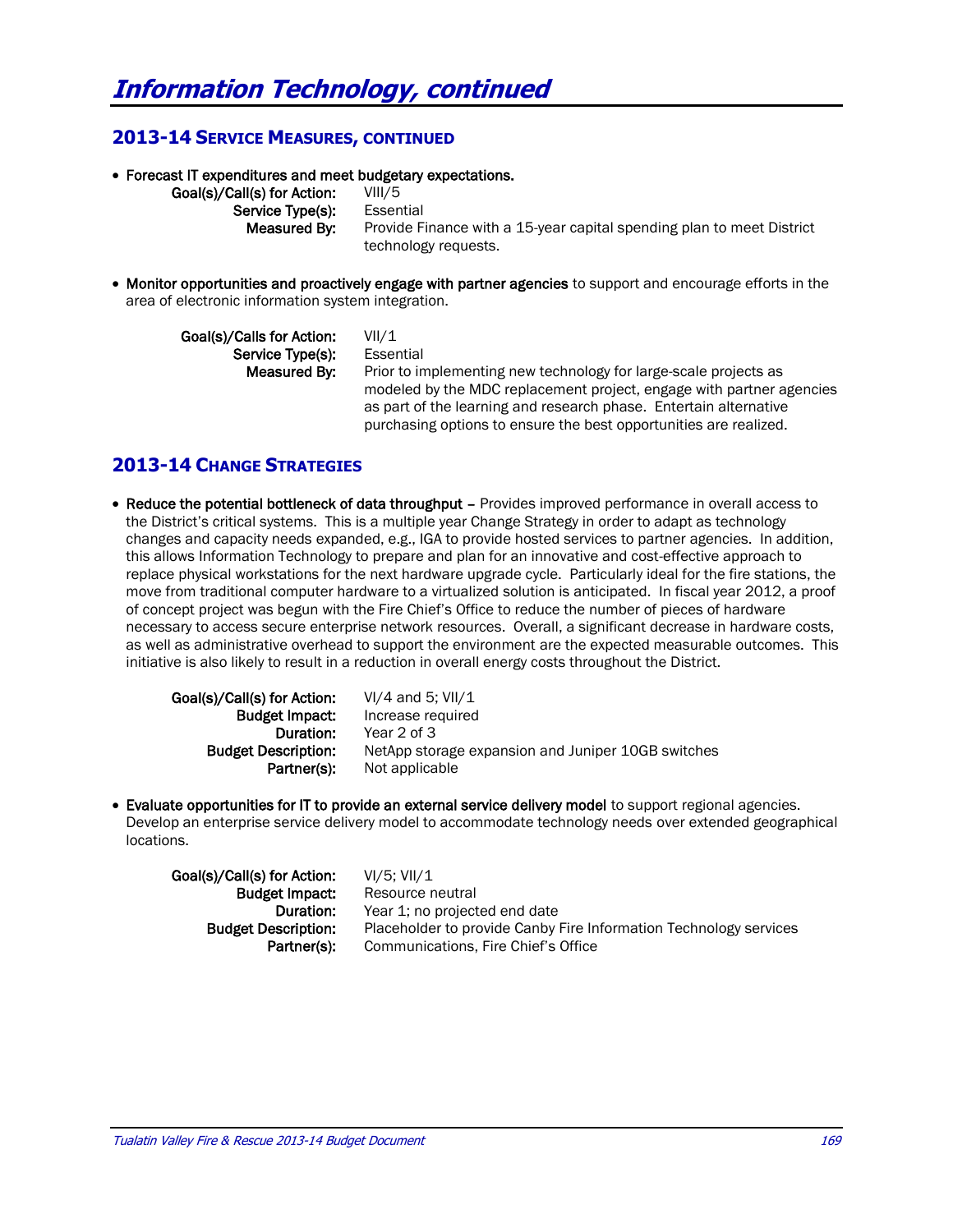## **2013-14 CHANGE STRATEGIES, CONTINUED**

 Evaluate the District's use of mobile technology. Refresh the overall mobile technology strategy, considering both future and current solutions. This review includes all platforms of mobile computing including laptops, tablets, smart phones, and the applications that run on them. This also includes management and provisioning solutions for mobile devices and an effort to help shape BUG policy to allow for the best use of mobile technology for the District.

Goal(s)/Call(s) for Action: VI/4 and 5; VII/1

Budget Impact: Increase required Duration: Year 1 of 1 Budget Description: Placeholder for VMware Horizon Suite and Mobile environment refresh Partner(s): Fire Chief's Office